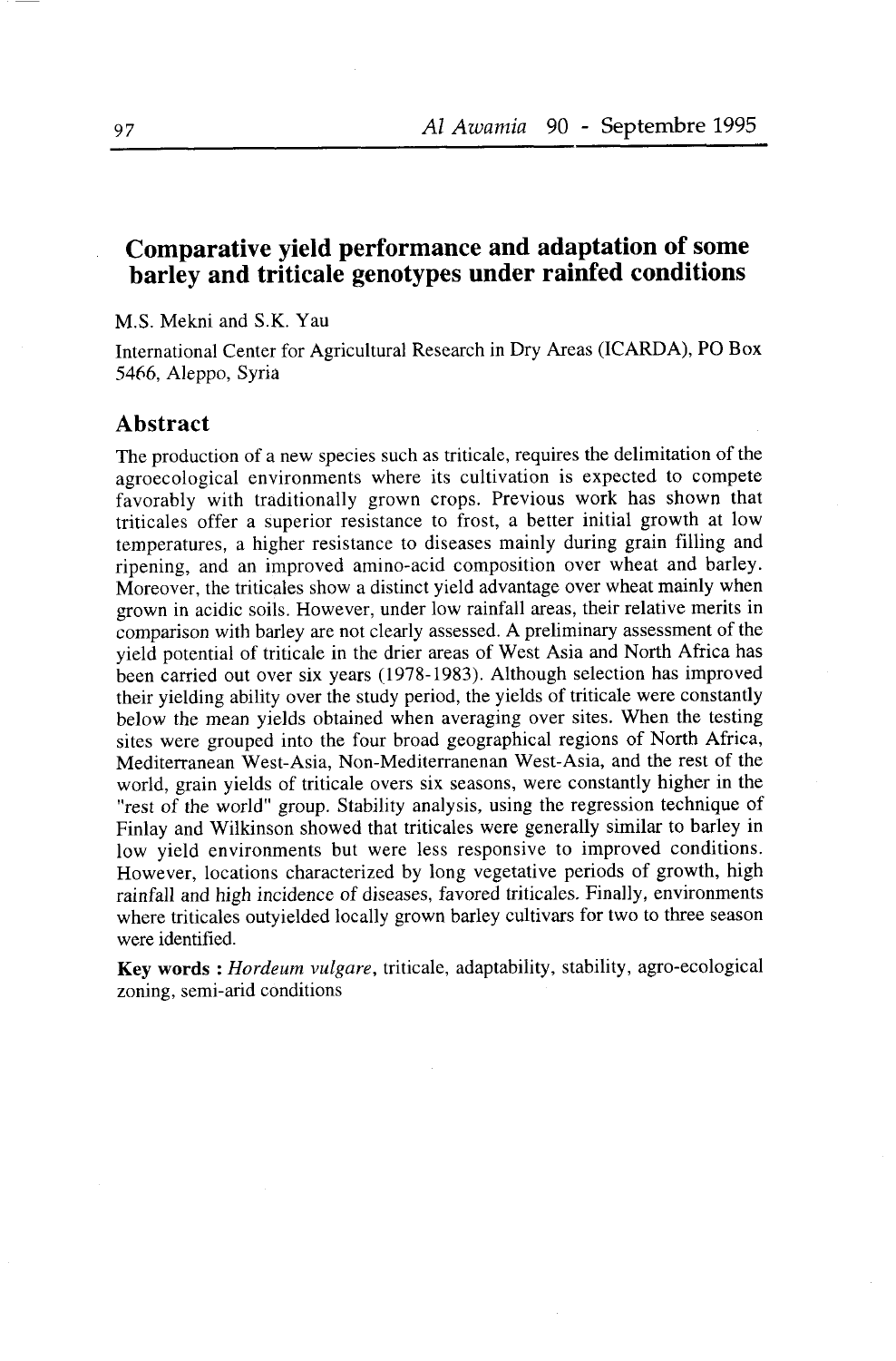# Résumé

Comparaison des performances de rendement et de I'adaptation de génotypes d'orge et de triticale en conditions d'agriculture pluviale. Le développement d'une espèce nouvelle telle que le triticale, nécessite la détermination des conditions agro-écologiques dans lesquelles sa culture devra se montrer plus avantageuse que les cultures traditionnelles. Le triticale présente par rapport aux autres céréales dans la région méditerranéenne, une bonne vigueur initiale associée à une faible sensibilité au froid au stade plantule, une meilleure résistance aux maladies pendant la maturation ainsi qu'une meilleure qualité des protéines. Toutefois, si ses avantages du point de vue rendement, en dépit d'un léger échaudage des grains. restent nets par rapport aux blés, particulièrement en sols acides, sa compétitivité par rapport à I'orge en zone à faible pluviométrie est incertaine. Un travail préliminaire ayant pour objectif d'évaluer le potentiel des triticales et leur adaptation aux zones sèches du Moyen-Orient et de I'Afrique du Nord, a été mené pendant six ans. Les triticales sont comparés aux orges. Malgré une nette amélioration par la sélection, les triticales ont donné des rendements inférieurs à la moyenne générale des essais. Toutefois, lorsque les environnements ont été groupés en quatre zones géographiques : une nordafricaine, une moyen-orientale méditerranéenne, une moyen-orientale continentale et le reste du monde, les triticales ont donné de meilleurs rendements dans le reste du monde. L'analyse de la stabilité par la méthode de Finlay et Wilkinson a montré que les triticales ont une réponse généralement similaire à celle de I'orge dans des conditions de faible pluviomètrie, mais n'augmentent pas sensiblement leur rendement lorsque les conditions redeviennent favorables. La performance des triticales a été, toutefois, supérieure à celle des orges lorsque les conditions climatiques ont favorisé le développement des maladies et des génotypes à longue période végétative. Des localités ont été identifiées dans lesquelles les triticales se sont montrés plus performants que les orges locales pendant 2 ou 3 saisons.

Mots-clés : Hordeum vulgare, triticale, adaptabilité, stabilité, zones agroécologiques, zones semi-arides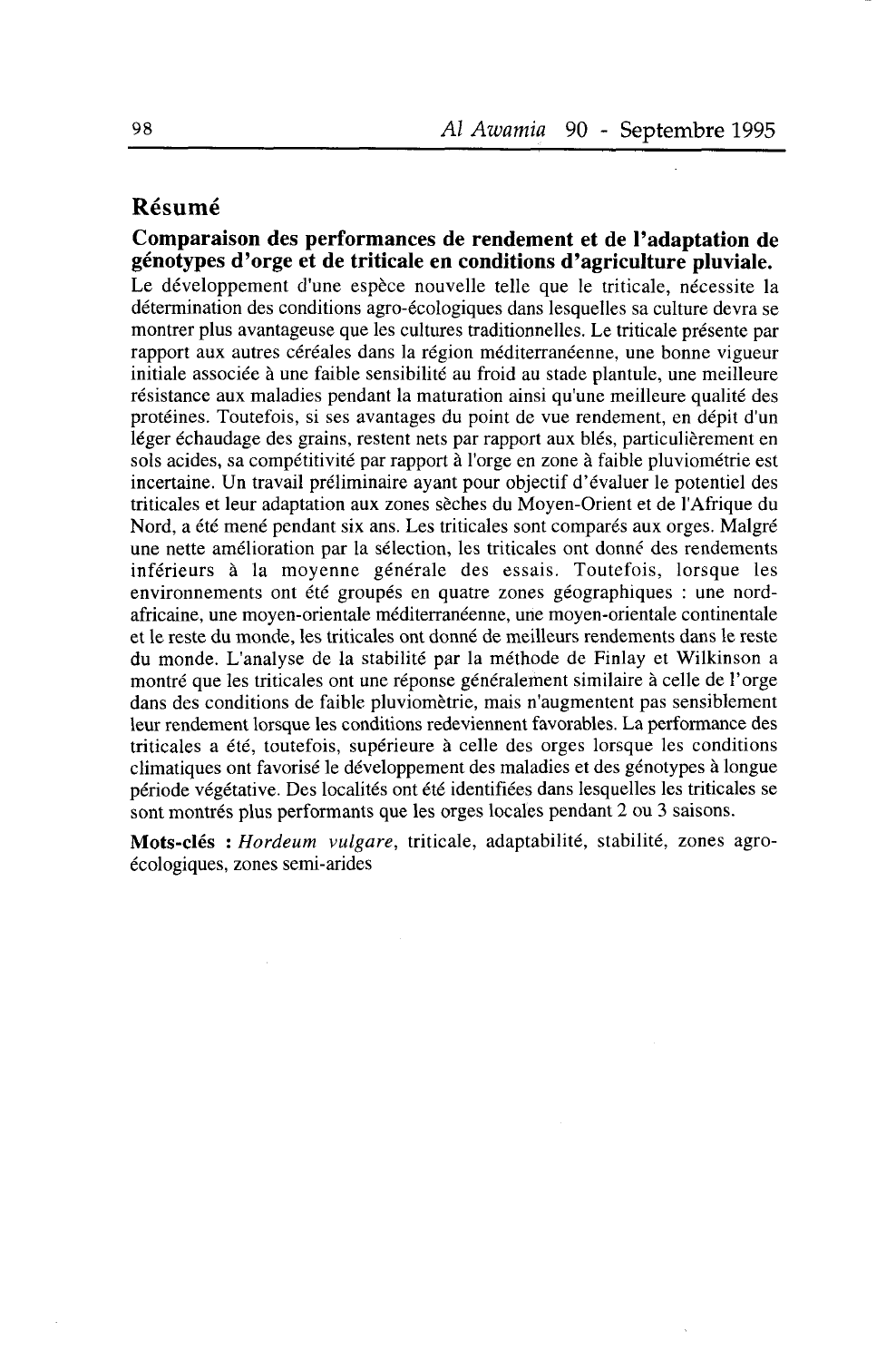# ملخص

مـقارنة إنتاج و مـلائمـة أصناف من الشـعـيـر والتـريتكال في<br>ظروف الزراعة المطربة

م.ص. الماكنى وك.س. ياق الْمِرْكَرْ الدولي للَّبِحوث الزراعية في المناطق الجافة، ص.ب.5466 ، حلب، سوريا

يتطلب تطوير نوع جديد من المزروعات مثل التريتيكال معرفة الضروف الفلاحية والبيئية التي يكون فيها هذا النوع الجديد متميزا عن الزروعات التقليدية. يتميز التربيتيكال عن باقي العبوب في منطقة البحر الأبيض المتوسط بنمو قوي في البداية مع مقاومة البرد في مرحلة النبتة، ومناعة ضد الأمـراض فيٍّ مـرَّحلة النضجِّ وبجـودة عـاليـة للبـروتينات. وإذا كـان التريتيكالُ يمَّنارْ عَلى القمح بمردوديّة عاليّة خاصةً في الْأراضي الحامضَة، فإنّ منافسته للشعير تظل غير مؤكدة. أقيمت تجارب لدة ست سنوات التقييم طاقة التريتيكال وملائمته للمناطق الجافة فى الشرق الأوسط وشمال إفريقيا بالمقارنة مع الشعير. رغم التحسين بالإنتخاب، كان مردود .<br>التريتيكال أقل من معدل المردود العام للتجارب. لكن عندما قسمت البيئات إلى أربعة أصناف َ شمال إفريقية، شرق أرسطية متوسطية، شرق أدنوبة .<br>داخلية وباقى العالم، كانت مرّدودية التربيتيكال هي أعلَى في باقي العالم. وبين تحليل الإستقرارية بطريقة فينلي وويلكنسون أن مردودية التزيتيكال تشابه مردودية الشعير في المناطق القليلة الأمطار ولا تزداد مردوديته إذاً زادت كمينة الأمطار . لكن منزدودية التنزيتكال كانت أعلى من منزدودية الشعير كلَّما سمحت الظروف المناخية بنمو الأمراض والأصناف المتأخرة. وقد تم التعرف على مناطقَ كانت فيها مردودية التريتيكال أحسن من مردودية الشعير خلال سننتين إلى ثلاث سنوات.

الكلمات المفتاحية : الشعير، التريتيكال، ملائمة، استقرارية، المناطق البيئية، المناطق شبه الحافة

### **Introduction**

Barley is a species well adapted to the drier areas of West Asia and North Africa, where it has been cultivated for a long time (Harlan 1976). Though for economic and food availability reasons it has been surpassed by wheat, it still covers 10 millions hectares. In the drier Mediterranean areas (350mm or less rainfall), it predominates over wheat, being more dependable under low soil fertility and drought conditions (Srivastava 1981).

Triticale, on the other hand, is a new man made cereal, unfamiliar to the cereal growers of the region. It has been characterized as tolerant to environmental stresses and to perform better than wheat in areas where cool temperatures prevail early in the season, as well as on sandy and low fertility soils (Zillinsky 1974).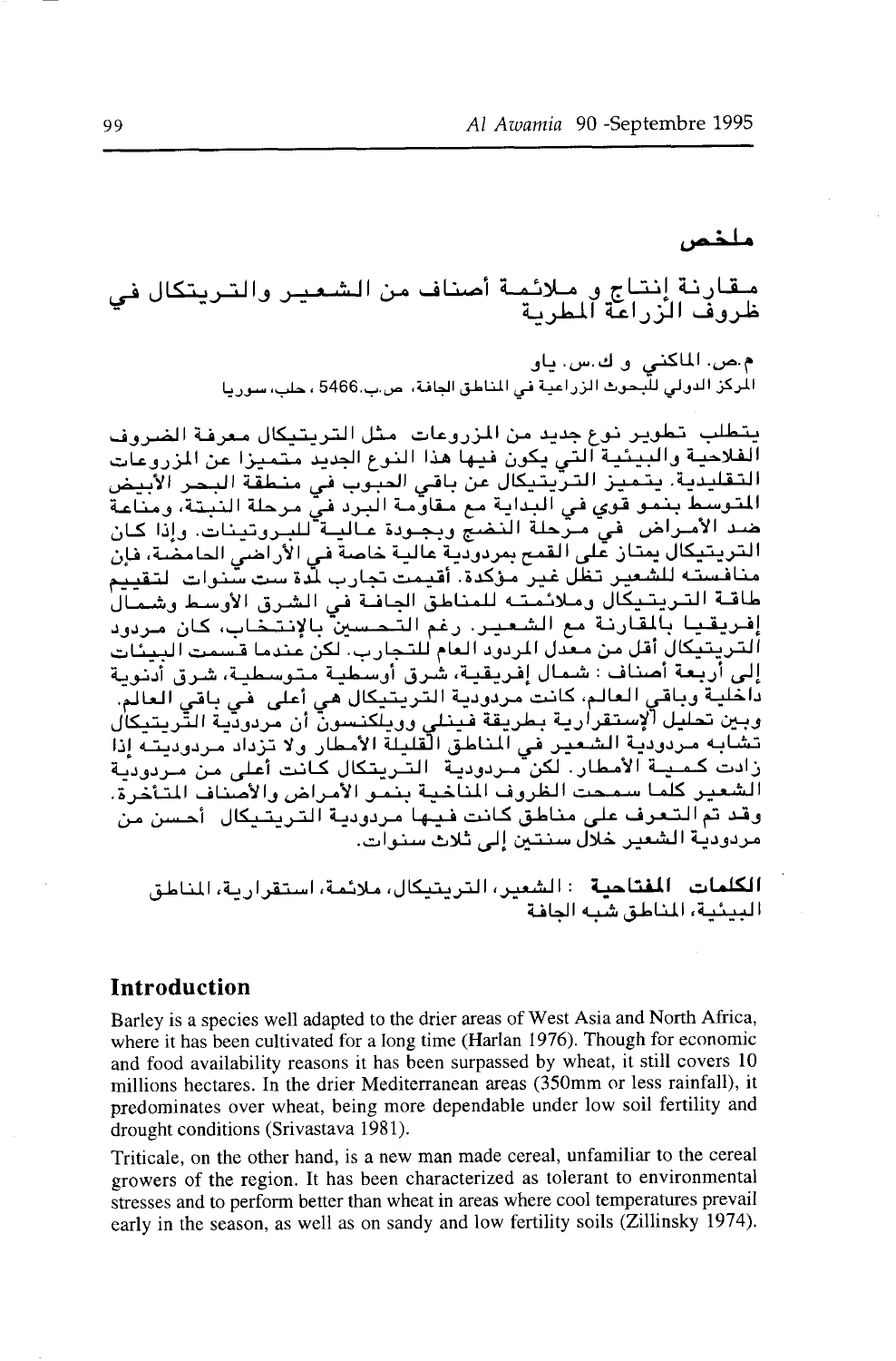Research carried out at ICARDA has also shown that it has higher disease resistance and yield potential than both durum and bread wheat. However, its performance in the drier, barley growing areas of west Asia and North Africa, and its relative merits and disadvantages in comparison with barely are not clearly assessed.

The main objective of this paper is to make a preliminary assessment of the potential of triticale in the drier areas of west Asia and North Africa (henceforth referred to as WANA), and to present results over six seasons  $(1977/78)$  to 1982183) of the relative yield performance and yield stability of barley and triticale in the Regional Barley Trial (RBYT) when tested over a wide range of environments.

## Materials and methods

The results presented in this paper are extracted from data of the Regional Yield Trial, collected by ICARDA or by cooperating national institutions, and covering the six years period 197711978 to 1982/1983. The original trials data, excluding those dealing with barley versus triticale comparisons reported here, are published and distributed annually in the Cereal International Nursery Report, ICARDA, where the performance and adaptability of all the genotypes studies are included. The RBYT is an international nursery, sent out every season from ICARDA to cooperating research programs; it tests ICARDA and cooperating national programs' best genotypes which have already been identified as promising and widely adapted in the region when grown over a wide range of environments in a non-replicated Barley Observation Nursery. The RBYT comprises 24 entries (except the 1977/1978 RBYT which had 25 entries) including  $19$  to  $20$  elite barley lines, one long term barley check (cv Beecher), one national barley check, one or two triticale checks and zero to one durum wheat check. The purpose of including triticale and durum is to compare the relative performance and adaptation of the three cereal species to the different agroecological niches of the region. The triticale genotypes included in the RBYT were constantly the newest and highest yielding lines identified and selected by ICARDA for the region from CIMMYT developed germplasm. In this paper, whenever two triticale lines are included in the trial, the results considered for comparison are those of the better lines. The triticale lines included in the RBYT were:

| 77/78 season:           | $M2A (x2802-41n-1M-2M-1Y-1M-OM-OY)$ |
|-------------------------|-------------------------------------|
| 79/80 and 80/81 season: | Beagle                              |
| 81/82 and 82/83 season: | Drira/M2A $(x15893/PDBC-361)$       |

The testing sites were arbitrarily grouped into four classes, on the basis of the mean grain yield. The objective is to allow for the comparison of the responsiveness of barley and triticale to high risk and stress environments, and to degrees of improving conditions. The four yield groups identified were :

- 1. Low yield environment: site mean yield less than 1500 kg/ha.
- 2. Moderate yield environment: site mean grain yield between 1500 and 3000 ke/ha.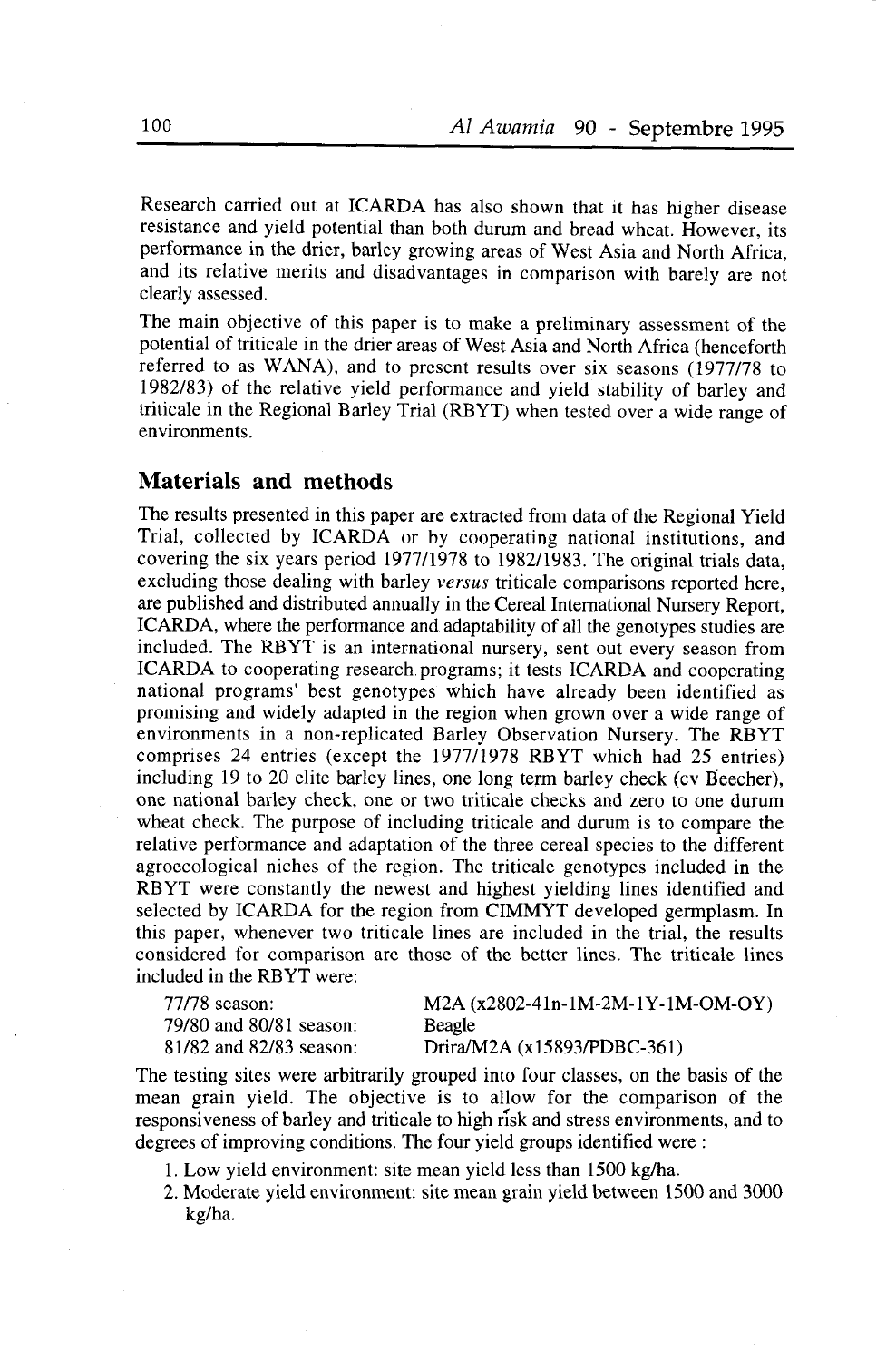- 3. High yield environment: site mean grain yield between 3000 and 5000 kg/ha.
- 4. Very high yield environment: site mean grain yield exceeding 5000 kg/ha.

Additionally the regression technique of Finlay and Wilkinson (1963) was used to compare the stability of the genotypes.

## **Results**

## Performance over all environments

Selection improved the yielding ability of triticale over the six seasons. Figure 1 shows the mean grain yield and the ranking of the triticale lines and those of Beecher, the long term check. Triticale performed lower than Beecher initially (a



Figure 1. Comparison of the mean yield and ranking triticale with Beecher Barley in the Regional Barley yield Trial from 1977-78 to 1982-83 seasons. Averaged over all trials and within the ICARDA region. \* LSD calculated from data of 21 locations only for 1977/78. A fixed model was considered.

difference of 800 kg/ha or more) but in the following three seasons (79/80, 80/81 and 81/82) its grain yield increased and attained the yield of the long term check.

The ranking of triticale among the barley genotypes improved over the years in parallel with its mean grain yield (Figure 1). It should be noted that as the triticale improved sharply its ranking, the ranking of Beecher dropped also sharply from Ist to 14th and then remained relatively stable afterwards (9th to 14th). The triticale, however, showed a new drop to 20th in the 1982/1983 season.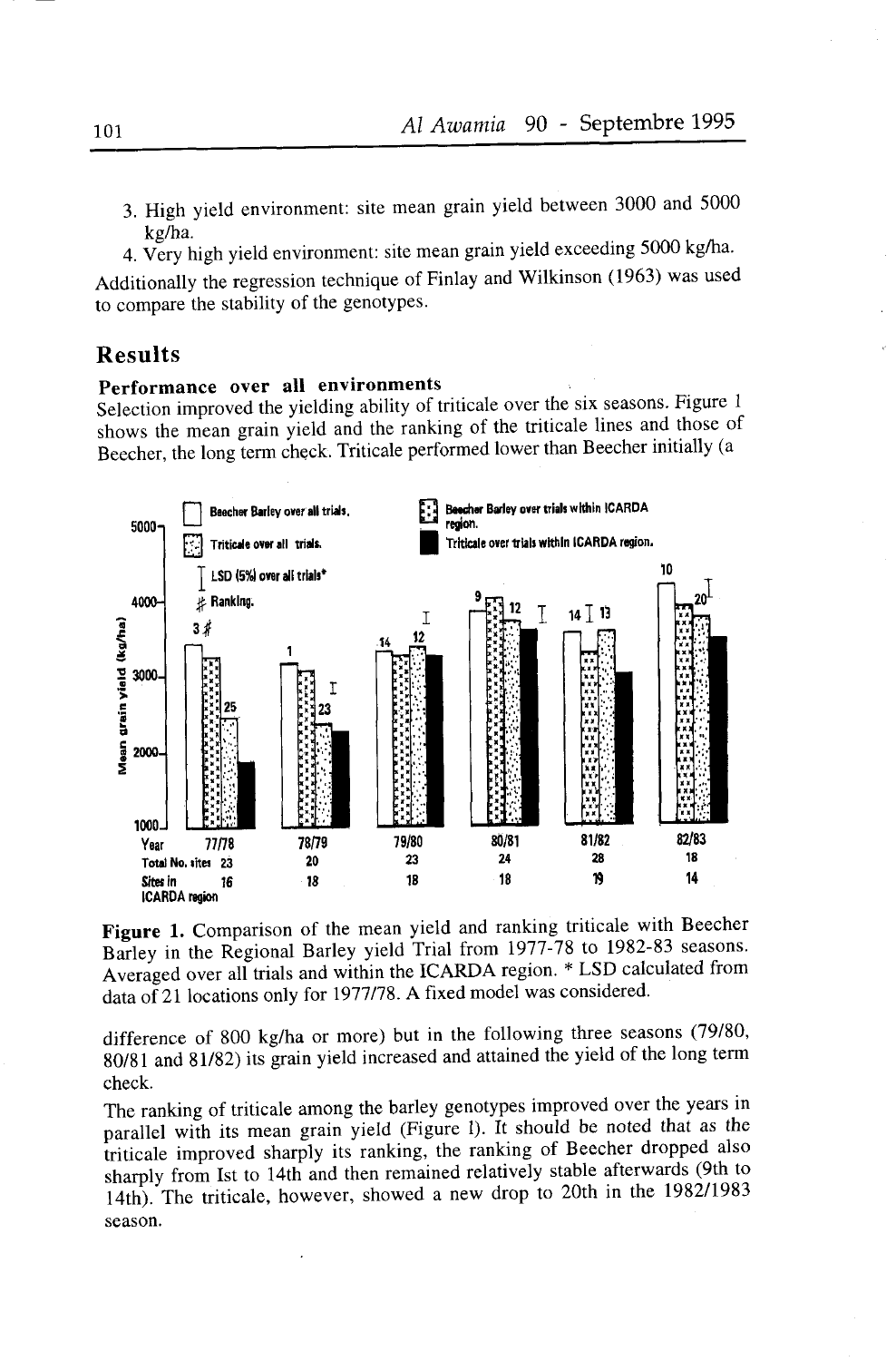The yielding performance, agronomic characteristics, and diseases resistance of Beecher barley and triticale over the six seasons in the RBYT are presented in table 1. The number of locations at which triticale was among the top yielding entries doubled between 1978/79 and 1979/80 seasons (Table a). Triticale had similar heading time to Beecher in the first three seasons, but tended to be 4 to 5 days later heading in the following three seasons, and it was  $5$  to 12 days later maturing than Beecher except in 1977/78 and 1979/80 seasons. Triticale was also l0 to 17 cm taller than Beecher in the last four seasons. Therefore, after the first cycle of selection, the triticale tended to become taller, later heading and maturing than the barley check. Table 1. shows that triticale is resistant to most barley diseases. Triticale is resistant to yellow rust (*Puccinia striiformis*), stem rust (Puccinia graminis), net blotch (Pyrenophora teres), and spot blotch (Cochliobolus sativus), and has better disease resistance than Beecher to leaf rust (Puccinia hordei) and powdery mildew (Erysiphe graminis).

### Performance within the ICARDA region

The ICARDA region covers West Asia and North Africa (WANA) and extends from Morocco West to Pakistan in East and from Turkey North to Sudan and Ethiopia South. Within this region a trend of improvement through selection, similar to that obtained when considering the overall performance over all environments was discernible (Figure l). However, in spite of the improvements in their yield levels over years, the grain yields of triticale within the region. were constantly lower than the mean grain yields of Beecher, with the exception of 1979/80 season. Moreover, the performance of triticale in the region, has been poorer than their performance when averaging over all test environments.

## Performance Within geographical regions

When the testing sites were grouped into the four broad geographical regions of North Africa, Mediterranean Western Asia, Continental Western Asia, and the rest of the world or non ICARDA region, grain yields of triticale over the six seasons were constantly higher in the non-ICARDA region (Ib). This difference in yield between regions was large in the first three seasons but narrowed down in the second half of the test period. Incidentally. the higher grain yields of Beecher were also, in four out of six seasons, obtained in the non-ICARDA region (not shown in figure 2), indicating that barley is grown in the ICARDA region, under harsher environments than those generally encountered in most of the other barley growing areas of the world. It also indicates that the ICARDA region allows effective selection pressure for drought tolerance. For all the regions, grain yield of triticale relative to that of Beecher improved after 1978/79 as shown in figure 2. Triticale yielded poorly in all regions before 1978/79 season, but outyielded Beecher in some regions afterwards. However, it should be noted that in each of the six seasons, Beecher still outyielded triticale in the Mediterranean West Asia region.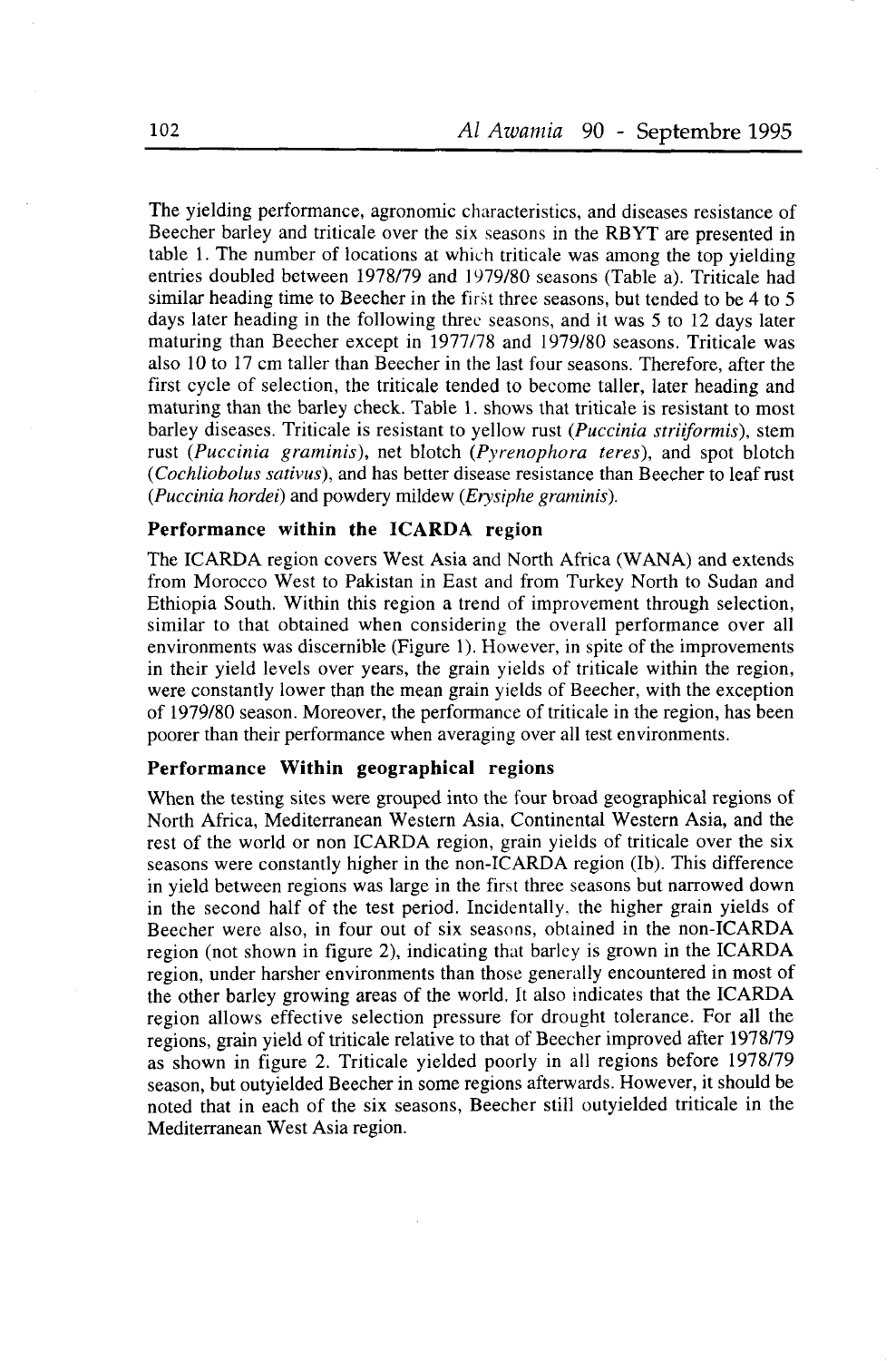Table 1. Comparison of yielding performance, agronomic characters and disease resistance of Beecher barley with triticale in the Regional Barley Yield Trial over six seasons (1971178 to 1982/83)

| $\mathsf C$<br>Characters                   | 77/78            | 78/79                    | 79/80            | 80/81                         | 81/82                 | 82/83            |
|---------------------------------------------|------------------|--------------------------|------------------|-------------------------------|-----------------------|------------------|
|                                             |                  |                          |                  |                               |                       |                  |
| No. of locations where the line<br>B        | 13               | 15                       | 11               | 11                            | 14                    | 9                |
| $\mathsf T$<br>national check is outyielded | 5                | 5                        | 11               | 8                             | 13                    | 7                |
| No. of sites where the<br>B                 | 17               | 13                       | 10               | 12                            | 10                    | 10               |
| $\mathbf T$<br>ranking is among the top 10  | $\mathfrak{Z}$   | $\overline{\mathcal{L}}$ | 10               | 11                            | 12                    | 8                |
|                                             |                  |                          |                  |                               |                       |                  |
| Days to heading<br>B                        | 116              | 104                      | 113              | 109                           | 110                   | 115              |
| T                                           | 115              | 105                      | 114              | 114                           | 115                   | 119              |
|                                             |                  | 143                      |                  |                               |                       |                  |
| Days to maturity<br>B<br>T                  | 156<br>157       | $1501+$                  | 155<br>156       | 151<br>$1561+$                | 149<br>$1611+$        | 143<br>163       |
|                                             |                  |                          |                  |                               |                       |                  |
| Plant height (cm)<br>B                      | 91               | 95                       | 93               | 90                            | 91                    |                  |
| T                                           | 88               | 80                       | 112t             | 110t                          | 100t                  | 106t             |
|                                             |                  |                          |                  |                               |                       |                  |
| Yellow rust (ACI)<br>B                      | 15               | 17                       | $\boldsymbol{0}$ | 16                            | $\boldsymbol{2}$      |                  |
| T                                           | $\boldsymbol{0}$ | $\boldsymbol{0}$         | $\overline{0}$   | $\mathbf 0$                   | $\mathbf{1}$          |                  |
| Yellow rust (ACI)<br>B                      | $\mathbf 0$      | $\overline{4}$           | 33               | 22                            | 12                    |                  |
| T                                           | $\overline{2}$   | $\theta$                 | 18               | $\overline{0}$                | $\mathbf{1}$          |                  |
|                                             |                  |                          |                  |                               |                       |                  |
| Stem rust (ACI)<br>B                        | 10               | 5                        | $\overline{a}$   | 30                            | 9                     |                  |
| T                                           | $\mathbf{0}$     | $\overline{0}$           | ä,               | $\mathbf{1}$                  | $\theta$              |                  |
| Powdery mildew<br>B                         | 3                |                          | 6                | 4                             | 5                     |                  |
| T                                           | 0                |                          | 2                | $\mathbf{1}$                  | $\theta$              |                  |
|                                             |                  |                          |                  |                               |                       |                  |
| Scald<br>B                                  | $\overline{0}$   |                          | 0                | $\mathbf{1}$                  | 1                     | 1                |
| T                                           | $\mathbf 0$      |                          | 3                | $\boldsymbol{0}$              | $\mathbf 0$           | $\boldsymbol{0}$ |
|                                             |                  |                          |                  |                               |                       |                  |
| Nech Blotch<br>B                            | $\boldsymbol{0}$ |                          | $\mathbf{1}$     | $\mathbf{1}$                  | 9                     | 9                |
| T<br>Spot Blotch<br>$\bf{B}$                | $\mathbf 0$      |                          | $\boldsymbol{0}$ | $\mathbf 0$<br>$\overline{c}$ | 0<br>$\boldsymbol{0}$ | $\boldsymbol{0}$ |
| T                                           |                  |                          |                  | $\overline{0}$                | $\mathbf 1$           |                  |

C=Crop : B=barley; T=Triticale. l=later than all barley entries in the trial.  $t = t$ aller than all barley entries in the trial. ACI = Average Coefficient of Infection. Except for the rusts where ACI were used, all the diseases were scored on a scale of 0 (resistance)- 9 (susceptible). The number of locations at which disease data were taken varied between years and between diseases.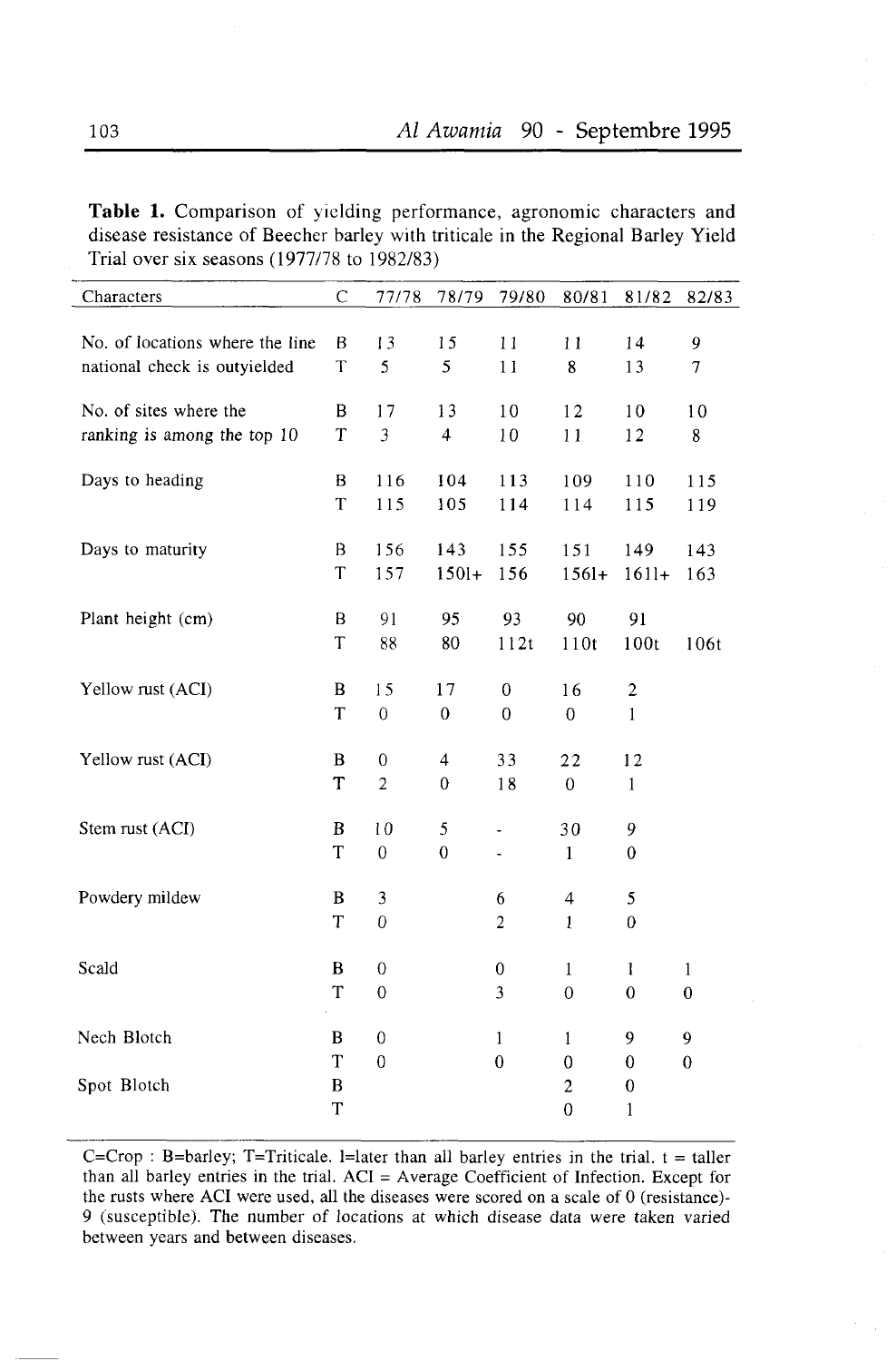

Figure 2. Averaged within each geographical region

## Performance Within different yielding categories

The relative performance of triticale in comparison with Beecher barley was very different at the low and the very high yielding sites (Figure 3). Triticale yielded as well as and in some situations better than Beecher at the low yielding sites except in the first season. On the contrary, its grain yield was lower than that of Beecher in the good environments except for the 1979/80. However, it should be pointed out that there was a relatively small number of low yielding sites during the test period, and that there were very high yielding sites in the initial three seasons. For moderate and high yielding sites, triticale yielded less than Beecher in the first three seasons, but its performance improved over the second half of the period. By comparing the results of the initial season (1977/1978) with those of the last season (1982/1983), again it can be seen that selection improved the yielding ability of triticale over the study period.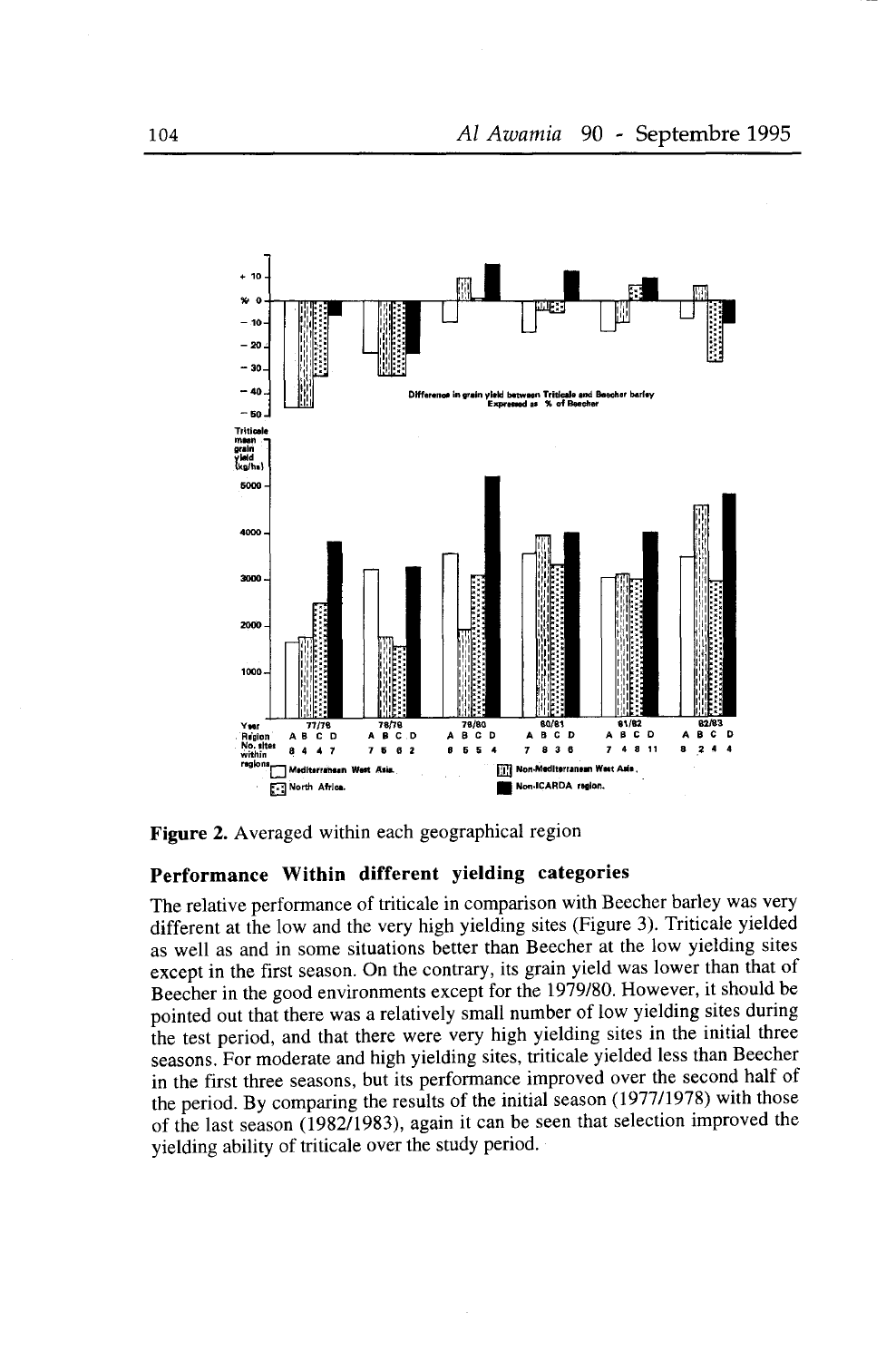#### Individual sites and countries

The adaptability of triticale relative to barley for different countries, for different locations within one country and the consistency of its performance in a given location over seasons was highly variable (Table 2). Sites at which triticale vielded relatively well were: Beja (Tunisia), Terbol (Lebanon), Taiz (Yemen),



Figure 3. Averaged within each yielding category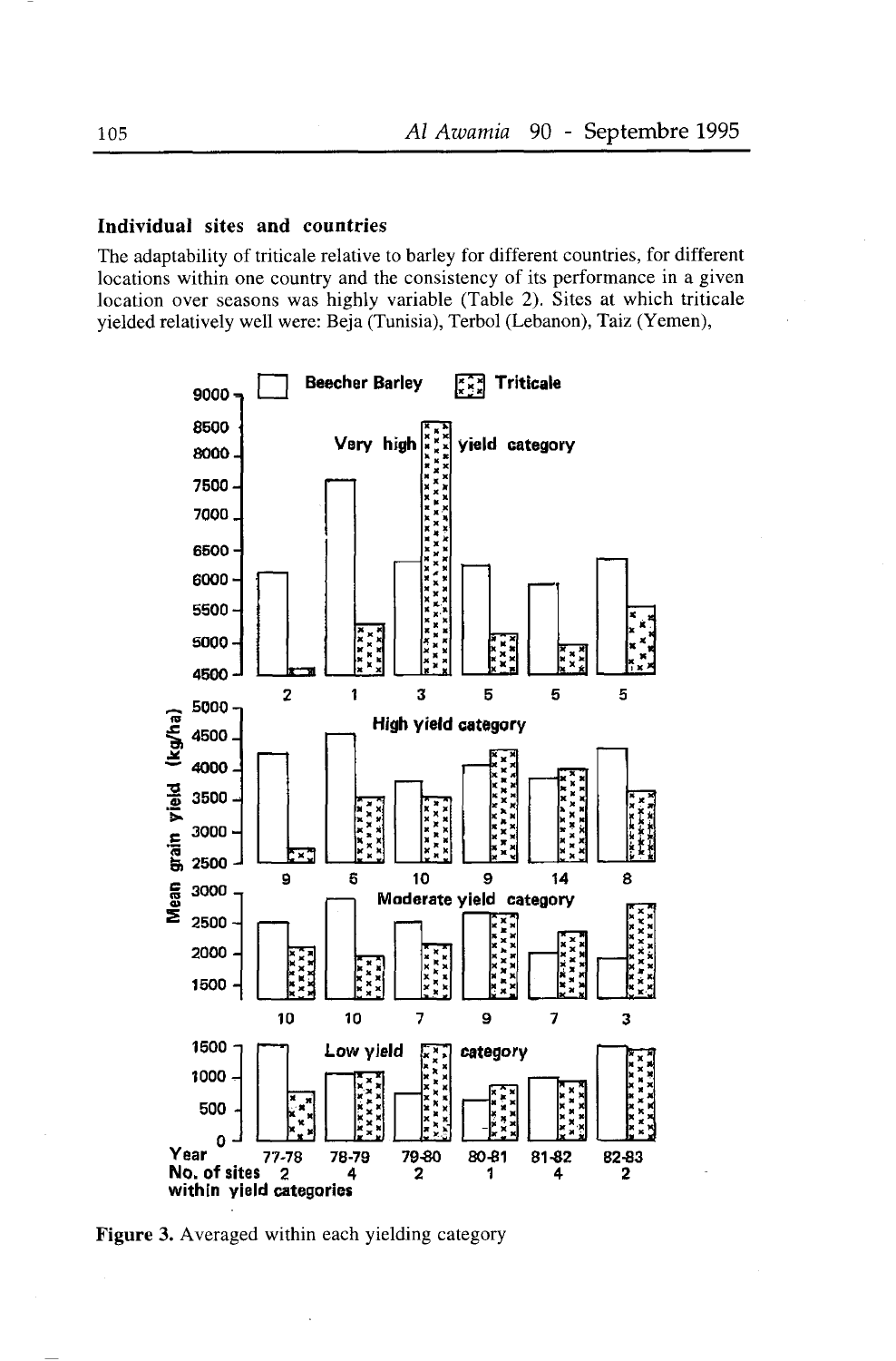Bulkh (Afghanistan), Islamabad (Pakistan), Muan (Korea) and Montpellier (France). It should be noted that all these locations are characterized by long vegetative periods of growth, high rainfall and high incidence of diseases mainly the rusts to which Beecher barley is poorly resistant, whereas triticale has good resistance or immunity. Sites at which triticale yielded relatively poorly were those characterized by high seasonal variations such as Tel Hadya and Izraa in Syria; Ramtha, Rabba, Deir Alla and Jubeiha in Jordan; and le Kef and Hindi Zitoun in Tunisia.

Table 2. Performance of triticale relative to barley at different locations, within different countries in the Regional Barley Yield Trial over six seâsons (1977/78 to 1982/83)

| Country  | Site                | 77/78 | 78/79 | 79/80 | 80/81 | 81/82 | 82/83 |
|----------|---------------------|-------|-------|-------|-------|-------|-------|
|          |                     |       |       |       |       |       |       |
| Cyprus   | Laxia, Athalassa    | 0.55  | 0.59  | 1.03  | 0.95  | 0.77  | 0.96  |
| Turkey   | Ankara, Dyarbakir   |       |       |       | 0.99  |       |       |
|          | Adana               |       |       |       |       | 0.52  |       |
| Syria    | Izraa               | 0.57  | 1.07  | 0.77  | 0.98  |       |       |
|          | T.Hadya             | 0.34  | 0.57  | 0.94  | 0.97  | 0.89  | 0.82  |
| Lebanon  | Tel Amara, Kfardan  | 0.54  | 0.60  | 1.14  | 0.84  | 0.90  | 1.17  |
|          | Terbol              |       | 1,79  | 1,82  |       |       |       |
| Jordan   | Ramtha, Jubeina     | 0.58  | 0.70  | 0.50  | 0.30  | 0.38  | 0.51  |
|          | Rabba, Deir Alla    | 0.53  | 0.61  |       | 0.58  | 1.36  |       |
| Iraq     | Sulamaymania, Erbil | 0.96  | 0.98  |       | 1.28  |       |       |
|          | Dohuk               |       |       |       | 0,88  |       |       |
| Iran     | Karaj, Darab        | 0.70  | 0.55  |       | 0.76  |       | 0.95  |
|          | Kelarda             |       |       |       |       |       |       |
| Arabia   | Dirab, Riadh        |       | 0.43  | 3.23  | 1.52  |       |       |
|          | Al Gassim           |       |       | 6.94  |       |       |       |
| Quatar   | Rawdat Harma        |       |       |       |       | 0.79  | 1.00  |
|          | Wadi Al Araij       |       |       |       |       |       | 0.72  |
| Oman     | Wadi-Qurayat        | 0.32  | 0.79  | 0.53  |       |       |       |
| Yemen    | Taiz                | 0.46  |       |       | 1.01  |       |       |
| Afgh.    | Bulkh, Kabul        |       | 0.20  | 1.15  | 0.88  | 1.56  | 1.13  |
| Paki.    | Islamabad           |       |       |       | 1.54  | 1.54  |       |
|          | Faisalabad,         |       |       |       | 0.73  | 0.68  |       |
| Morocco  | Rabat, Merchouch    |       | 0.27  | 1.25  |       | 1.19  |       |
| Algeria. | Setif               | 0.54  | 0.90  |       | 1.32  | 0.86  |       |
| Tunisia  | Beja                |       |       | 1.70  | 1.03  | 1.24  | 0.74  |
|          | Le Kef, Mateur      |       |       | 0.33  |       | 0.83  | 0.69  |
|          | H.Zitoun, Barouta   |       |       | 0.97  | 0.77  | 0.93  | 0.66  |
| Libya    | Al Mari, Janduba    | 0.75  | 0.23  |       |       |       |       |
|          | Sebha. Taioura      |       | 0.92  |       |       | 1.18  |       |
| Egypt    | Giza, Gemmiza       | 0.95  | 0.62  | 0.58  |       | 0.82  |       |
|          | Sakha, Sids         | 0.60  | 1.06  | 0.92  |       | 0.62  | 0.84  |
|          |                     |       |       |       |       |       |       |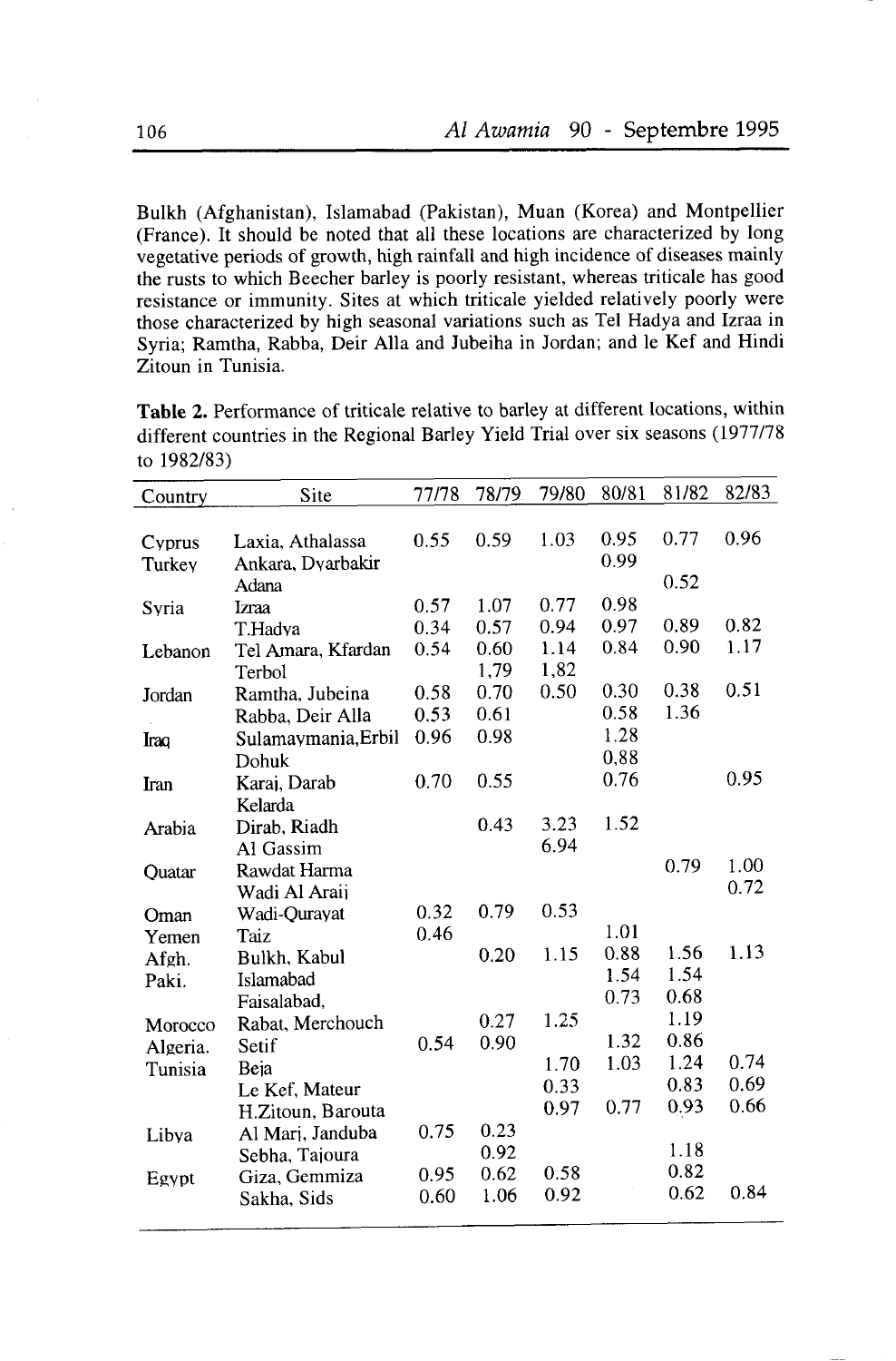Constantino and

**South Street Street** 

| Greece   | Thessaloniki       | 1.86 | 1.14 | 0.53 | 0.52 | 0.87 | 1.36 |
|----------|--------------------|------|------|------|------|------|------|
| Italy    | Cassaccia          |      |      |      |      | 1.16 |      |
| France   | Montpellier        |      |      | 1.27 |      | 1.17 | 1.06 |
| Spain    | Mahissa, Gozullata | 0.87 | 0.57 | 1.12 | 2.91 |      |      |
|          | El Encin           |      |      |      |      | 1,63 |      |
| Portugal | Elvas              | 1.65 |      | 0.91 | 1.95 | 1.02 | 0.92 |
| Finland  | Hankkija           |      |      |      |      | 0.98 |      |
| USA      | Merril (Oregon)    |      |      | 1.38 |      |      |      |
| Kenya    | Njoro              |      |      |      |      | 0.90 |      |
| Benglad. | Kajbar, Dacca      | 1.27 |      |      | 1.44 |      |      |
| Korea    | Muran              |      |      |      | 1.25 | 1.15 |      |

 $\mu_{\rm{max}}=100$ 

#### Table 2. continued

#### Stability analysis

Stability analysis of the two species using the regression technique following Finlay and Wilkinson (1963) was carried out (Table 3). Triticale genotypes had lower regression coefficients than Beccher, except for 1979/80 season, when it reached its highest yields and outyielded Beecher in good environments. These lower regression coefficients indicate that it is generally less responsive to good conditions. However, triticale had lower correlation coefficients and deviations from the regressions which were generally larger. These results can be explained by the yield performance of the two species. In spite of diseases and lodging, Beecher average yields were constantly higher than the overall site mean yields, while those of triticale, though generally lower than the site mean yields, showed greater variability with locations and seasons. Additionally, triticale ranking showed wide fluctuations between years and locations. Triticale ranked either among the five highest yielding lines or among the five poorest lines most of the time.

## Kernel weight and protein content

Throughout the test period, triticale had shrivelled seed, and lower 1000 kernel weight than Beecher barley (Table 4). Shrivelled triticale seeds were however largé. The resulting grain as expected, had higher protein percentage than those of normally developed, plump barley grains, except for the 1980/81 season when Beecher hàd heaviér but also higher protein content seed. The protein content of triticale remained relatively stable, while the 1000 kernel weight showed noticeable improvements with the newer triticale genotypes'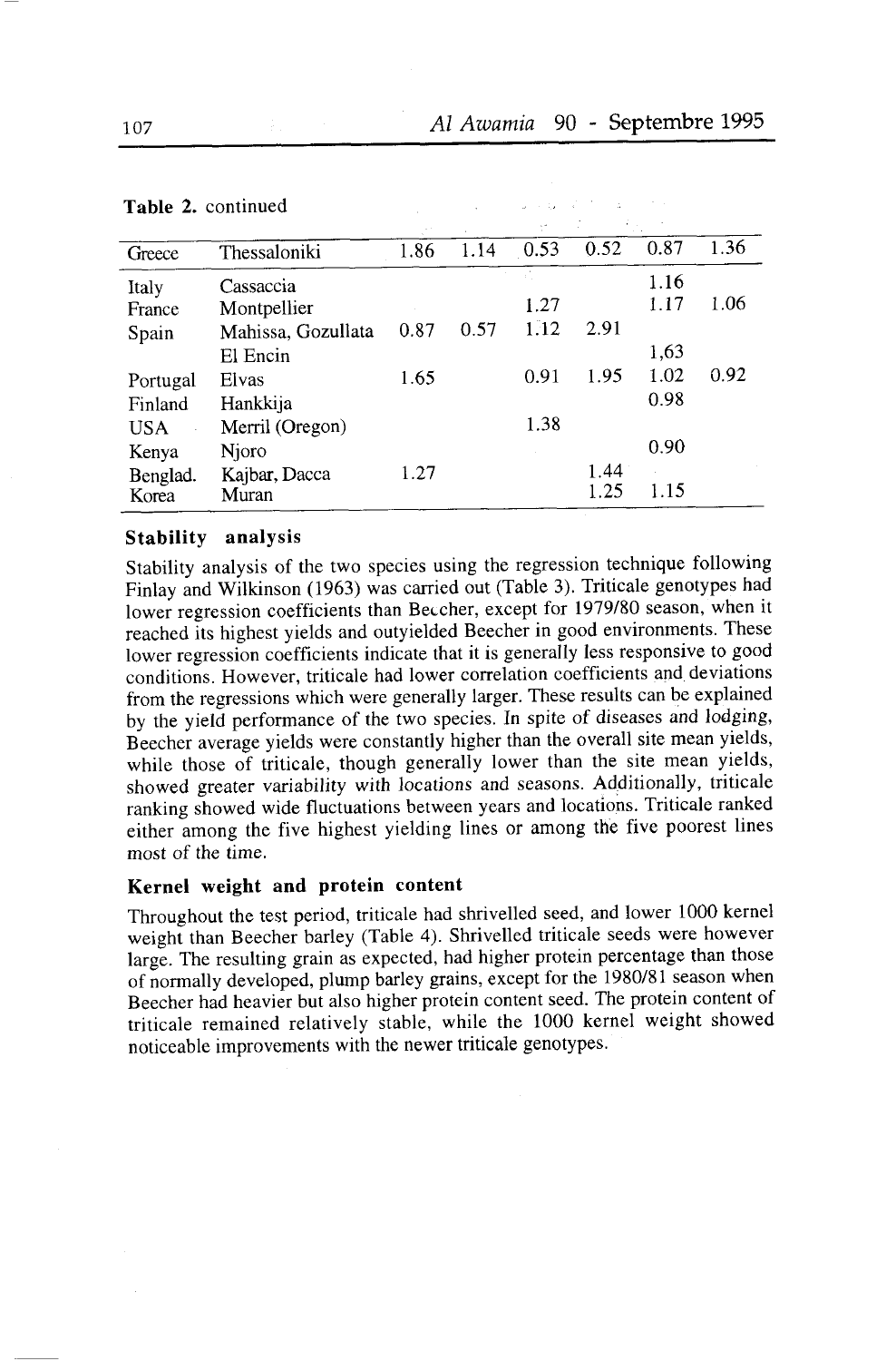| Season $(1)$             | b                  | r          | Mean<br>vield | b          | $\mathbf{r}$ | Mean yield   | Mean yield<br>over sites |
|--------------------------|--------------------|------------|---------------|------------|--------------|--------------|--------------------------|
|                          |                    | Beecher    |               |            |              | Triticale    |                          |
| 77/78(23)<br>78/79 (20)  | $1.09*$<br>$1.14*$ | .92<br>.83 | 3466<br>3175  | .78<br>.83 | .76<br>.77   | 2450<br>2345 | 3075<br>2767             |
| 79/80 (22)               | 1.05               | .96        | 3455          | 1.34       | .87          | 3584         | 3440                     |
| 80/81 (24)               | .94                | .89        | 3857          | .73        | .79          | 3705         | 3601                     |
| 81/82 (30)<br>82/83 (20) | 1.05<br>$1.10*$    | .89<br>.96 | 3391          | .85        | .84          | 3371         | 3378                     |
| Mean                     | 1.06               | .94        | 4577<br>3654  | .81<br>.89 | .87<br>.82   | 4079<br>3256 | 4296<br>3426             |

Table 3. Linear regression coefficients (b) and correlation coefficients (r) between grain yield of Beercher and triticale with site mean yield (kg/ha)

(l) number of trials in brackets

\* Significant difference at  $P = .05$  (One tailed test)

Table 4. Average kernel weight and protein percentage of Beecher barley and triticale at Tel Hadya, Syria, from 1977/78 to 1982/83 season

| Season | Crop          | K.W. (g/100) | Protein $(\%)$ |
|--------|---------------|--------------|----------------|
|        |               |              |                |
| 77/78  | <b>Barley</b> | 40.4         | 9.8            |
|        | Triticale     |              | 12.8           |
| 78/79  | <b>Barley</b> | 42.1         | 7.4            |
|        | Triticale     |              | 10.8           |
| 79/80  | <b>Barley</b> |              | 10.3           |
|        | Triticale     | 34.0         |                |
| 80-81  | <b>Barley</b> | 44.0         | 12.8           |
|        | Triticale     | 35.0         | 12.2           |
| 81/82  | <b>Barley</b> | 47.7         | 9.9            |
|        | Triticale     | 36.5         | 12.6           |
| 82/83  | <b>Barley</b> | 52.6         | 10.6           |
|        | Triticale     | 48.4         | 11.6           |
|        |               |              |                |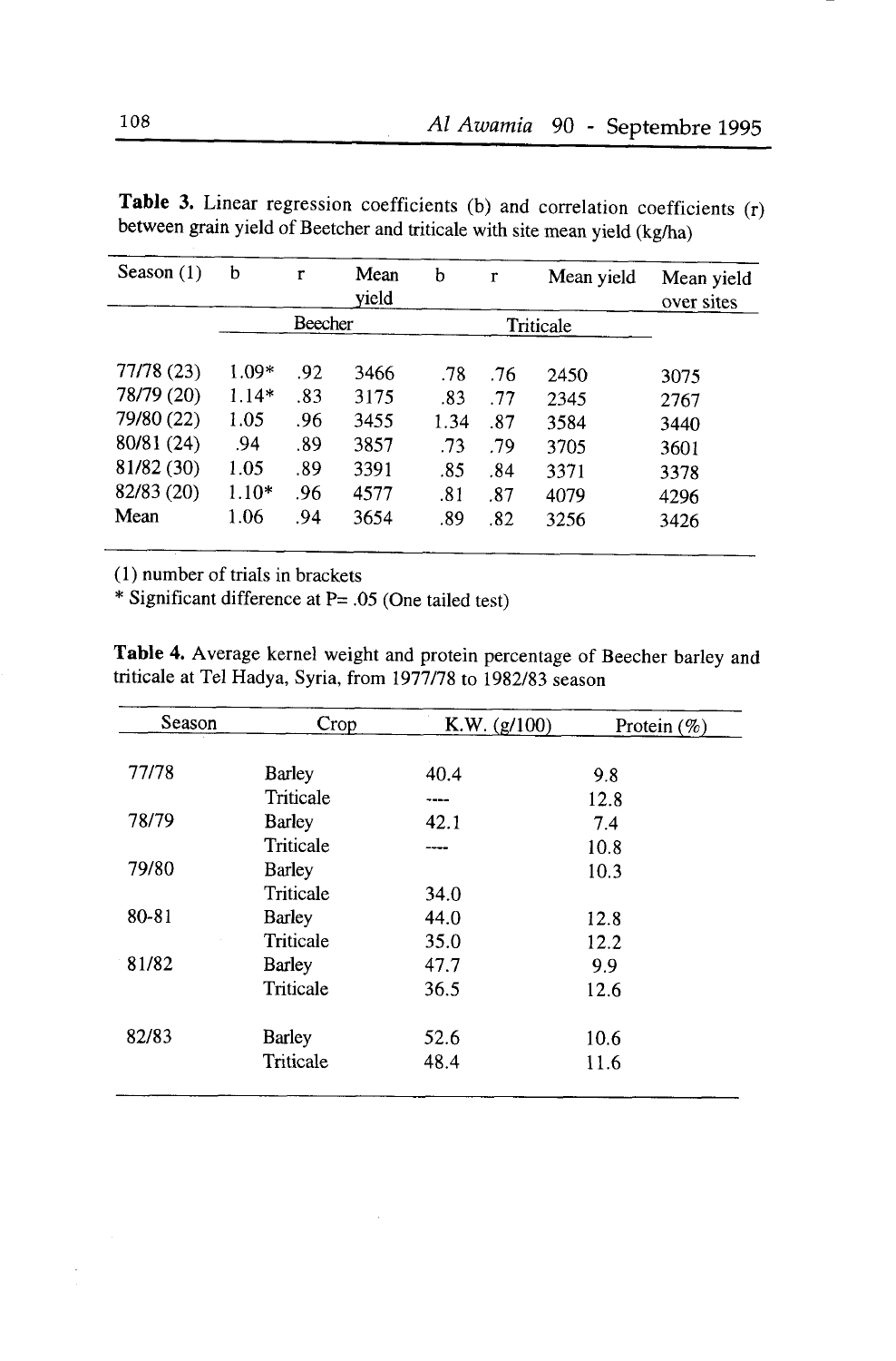Faiz  $+$ 

| Season                                    | l st                                                   | 2nd                                                                               | 3rd                                       | 4th.                                                                                | 5th                                     |
|-------------------------------------------|--------------------------------------------------------|-----------------------------------------------------------------------------------|-------------------------------------------|-------------------------------------------------------------------------------------|-----------------------------------------|
| 77/78<br>78/79<br>79/80<br>80/81<br>81/82 | <b>Beecheret</b><br>$Fair +$<br>$Rihane$ +++<br>Rihane | Cr 366-13-2 Comp. Cr. Beecheret<br>$Cr. 368-4-1$<br>WI 2198<br>Ky 63-1294<br>Faiz | WI 2291<br>CM67/Sv.<br>Carina<br>Khouzama | $Cr.366 - 16 - 2$<br>Com.Gr.89<br>M126/CM67<br>M126/CM67<br>Rihane 'S'- Emir/nordga | $H251-34-$<br>$Cr.366-13-2$<br>Comp. 29 |

Mari/CM67 Khouzama

Table 5. Ranking of the highest yielding barley entries in the Regional Barley vield trial over six seasons (1977/78 to 1982/83)

& Long term barley check

Rihane"S"-

+ ICARDA selected germplasm from introduced segregating populations ++ ICARDA crosses and selection,

+ Faiz: formerly ER/Apam. released in Tunisia in 1984.

Rihane

+++ Rhinane : released in Spain, Morocco, Algeria, Tunisia and Iraq

## **Discussion**

Yield gains have been achieved by breeding triticale. They are seen when comparing the yield performance of the barley and triticale tested germplasm over six seasons in the RBYT nursery in comparison with the long term barley check Beecher. Triticale was compared with improving sets of barley lines (ICARDA research highlights 1984), and therefore their improved ranking over time indicates important advances in selection of triticale primarily for low yield environments (Fig. 3). There was a surge of new barley lines outyielding the long term check as early as 1979/80 season. By comparing the 79/80 with the 82/83 list of entries, the long term check Beecher and the high yielding improved check Faiz (Formerly ER/Apm) were the only common genotypes to both. Further improvement in the quality of the germplasm after 1979/80 is clearly demonstrated in Table 5. With the introduction into the RBYT of genotypes specifically selected for the dry areas, the ranking of the improved check fell from first to second and 5th place in 81/82 and 82/83, respectively. These improving barley yield levels make it difficult to assess the progress made in triticale improvement as we are comparing with increasing values. Therefore, improved ranking of triticale in comparison with the long term check and with better barley genotypes is an assurance that progress made in triticale breeding is even greater than what it appears from ranking alone. In fact, there is a marked improvement in yield levels of triticale. Initial improvement in triticale performance started in 1979/80 when the triticale line Beagle was introduced. The triticale line Drira/M2A (X15893), was similar to Beagle in yield potential. These two triticales were taller than all the barley genotypes tested and also later maturing. As under Mediterranean conditions water stress often occurs during the grain filling period, it is therefore expected that greater progress in yield improvement and adaptation to dry areas will be achieved by selecting earlier maturing triticale genotypes.

82/83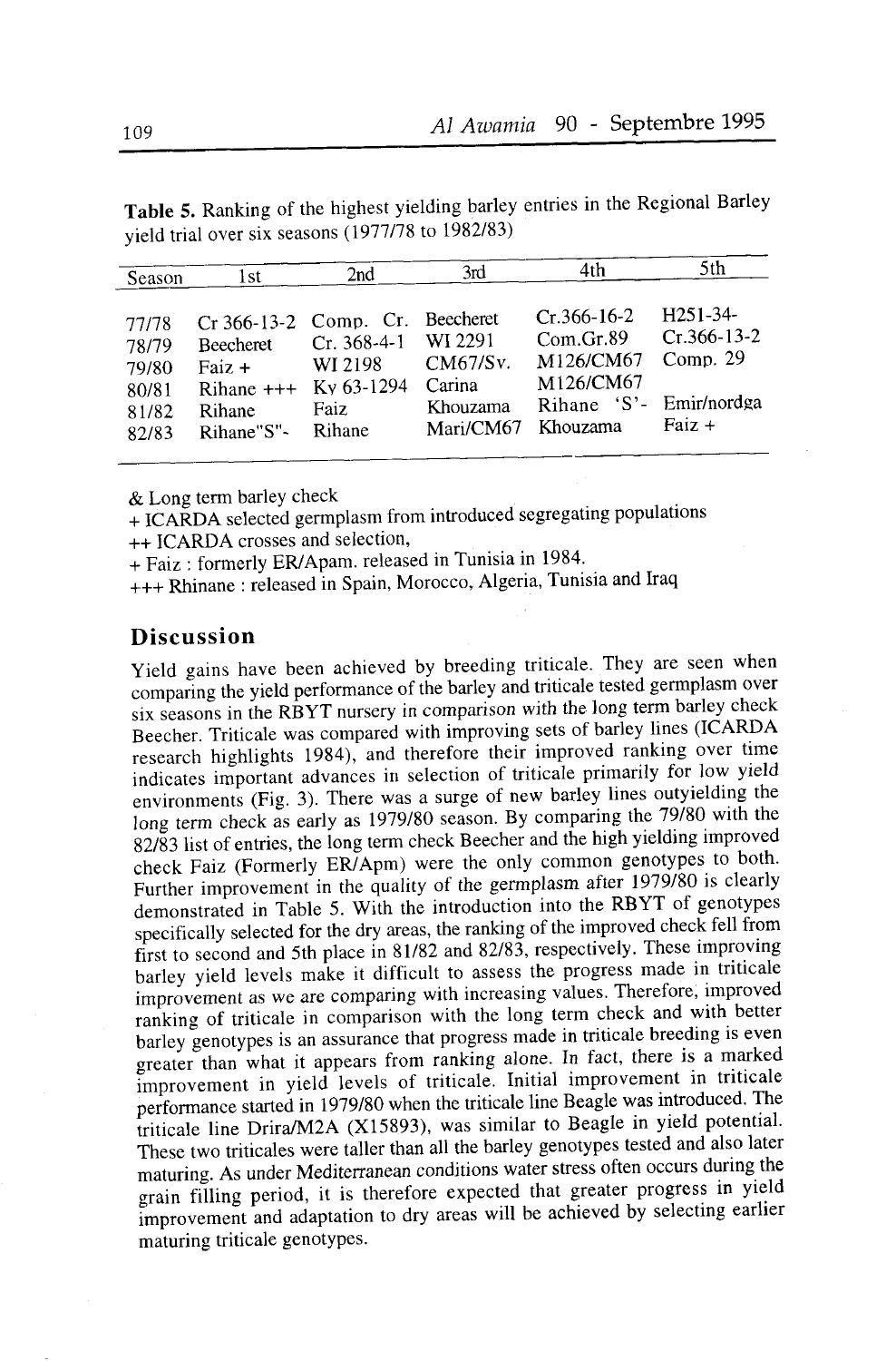Zillinsky also believes that  $10 -15$  % yield increase could be achieved if triticale could produce grain with equal density to wheat (1974). A primary objective of selection in triticale is therefore the improvement of grain filling and seed density. They should remain important criteria to consider while selecting earlier, shorter, and higher tillering triticale; otherwise, genotypes such as M2A, having similar maturity and plant height as Beecher, but much lower yield, will continue to be produced.

Although grain yields of triticale improved over time, they remained lower than those of the barley; and indications are that this inferiority is partly inherent to the kind of germplasm used in breeding programs working for the dry Mediterranean environments. The use of germplasm which is not adapted to the WANA region is partly responsible for the inferiority of triticale in comparison with barleys. This observation is supported by the following findings: firstly, vields of triticale were found to be higher outside the WANA over the six seasons. Grain yield of Beecher was also higher outside WANA for four out of the six seasons studies, but for Beecher this difference is small. This indicates that not only the growing conditions in the ICARDA region are harsher than elsewhere, but also that the germplasm tested was not as well adapted as Beecher. Secondly, in CIMMYT's International Triticale Yield Trials, triticale was found to show yield advantages over wheat in the Himalayas, East-Africa, South America, and parts of Europe but not in west Asia or the Mediterranean countries (CIMMYT Reporr 1983). Thirdly, it was found in India that rriricale lines selected from GIMMYT germplasm, have a comparative advantage when grown under irrigation or higher fertility conditions, as well as in area with acidic soil under high elevation, but not under rainfed areas with prolonged moisture stress and high temperatures (Srivastava 1974). Since germplasm developed outside WANA region performed poorly under prevailing local stresses, attempts for improving triticale yield through breeding of genotypes using adapted local ryes and wheats were made. Preliminary results of this latter strategy had shown that it is possible to improve triticale adaptation to WANA (triticale program results; in 1982 and 1983ICARDA Annual Report). Fourthly, results of this study (Table 3) have shown that triticale is not responsive to improved conditions in areas traditionally under barley. Barley in spite of increased diseases pressures, takes better advantage of occasional high moisture availability, with the sole exception of 1979/80 season when very high fertility conditions, lodging and diseases impaired Beecher barley performance. Fifthly, triticale lacked consistency of performance and usually appeared either among the top five lines or the bottom five lines, and therefore showed lack of adaptability leading to wide fluctuations among sites. This was supported by the results of 1982/83 season, when yield was expressed as percent of site mean yield (Table 2). At sites where diseases were a major factor, the yield and ranking of triticale were relatively high. However, at sites where barley diseases were not significant, the yield and consequently ranking of triticale were comparatively poorer.

Results of this study raise the question: for which environments should triticale be developed. Evidence is that elite triticale lines can produce more grain yield than either bread or durum wheat, both within (ICARDA 1984, International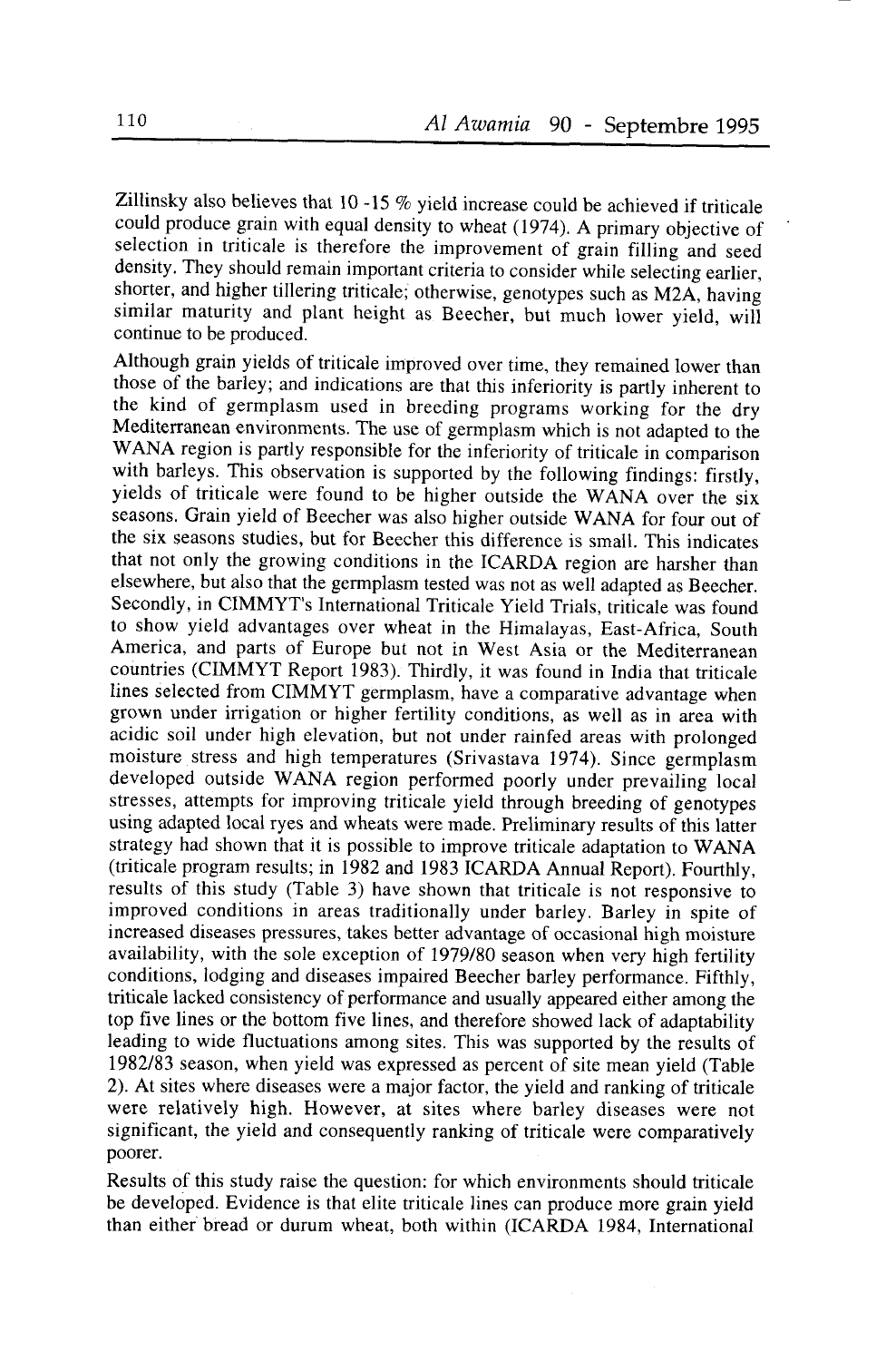Nursery Report, Cereal Nurseries 1982-83; and Hadjichristodolou 1984) and outside WANA (CIMMYT 1983; Bishonoi and Hughes 1979; Morey 1979: Bernard et al. 1979; Skovmand et al. 1984). However, triticale developed so far, lacked the adaptability, yield performance and stability that barley shows under stress, and therefore are inferior to barley in grain production, at least within the region covered by this study. Following these results, it appears profitable that thè initial efforts should aim at developing triticale for areas where a comparative advantage over wheat is likely. This can be a better strategy particularly if the superior nutritional quality is maintained (Bernard and Laroche 1985) and if these agroecological niches where wheats are at a disadvantage are identified. Ferrière  $(1984)$  found that triticale in comparison with wheat is more vigourous at the end of cold winters and superior in poorly drained soils and in the presence of diseases. Touraine and Ammar ( 1984) found that the level of tolerance showed by a triticale variety to different NaCl concentrations should encourage its cultivation in semi-arid areas of Tunisia where increased NaCl concentrations in irrigation water were accompanied by decreases in the dry matter produced by bariey, whereas no similar decreases were observed in triticale dry matter production.

Stability analyses in this study (Table 3), have shown that triticale lacked consistency of performance over years and locations. Moreover, it was generally less responsive to good conditions than Beecher barley in spite of its resistance to mostbarley diseases, but performed similarly, or slightly better than Beecher at low yielding sites. In Cyprus, however, Hadjichristodoulou (1984) showed that onè promising triticale line outyielded the widely grown barley cultivar Athenais, when tested over 13 environments but was surpassed by the newly released barley cultivar Kanthara. However, in the study of Hadjichristodoulou (1984), it was found that the triticale line had higher regression coefficients than Athenais barley. One apparent reason for the discrepancy between the two studies is inherent to the barley cultivars used as checks. Athenais is, contrary to Beecher, very early, has poor tillering capacity, and is probably less responsive to environment changes. Nevertheless, the other major reason for opposite results of the two studies could be due to differences in seed rate. In the RBYT, triticale is traditionally sown at equal seed rate as barley, and since it has a much lower tillering capacity, the resulting triticale tiller density would be much lower. This would have reduced the triticale ability to respond to improved conditions as barley did, but whenever water availability was less, the lower population density of triticale, provided weeds were controlled, would be more desirable. In the experiment by Hadjichristodoulou, triticale was sown at a rate 5O Vo htgher than that of barley. The increased rate has probably enhanced the yielding potential of triticale under favorable environments, but under stress conditions, seed yield was reduced.

The seemingly opposite results of the two studies highlight the difficulties and potential dangers in comparing the performance of the two crops. Ideally, the ôptimal seeding rate for each crop should be used. However, the optimal seed rate is site specific ànd seldom clearly determined for different environments, even for barley. In Syria, Anderson (1984) demonstrated that the optimum density for triticàle was higher under higher yielding environments. His findings support the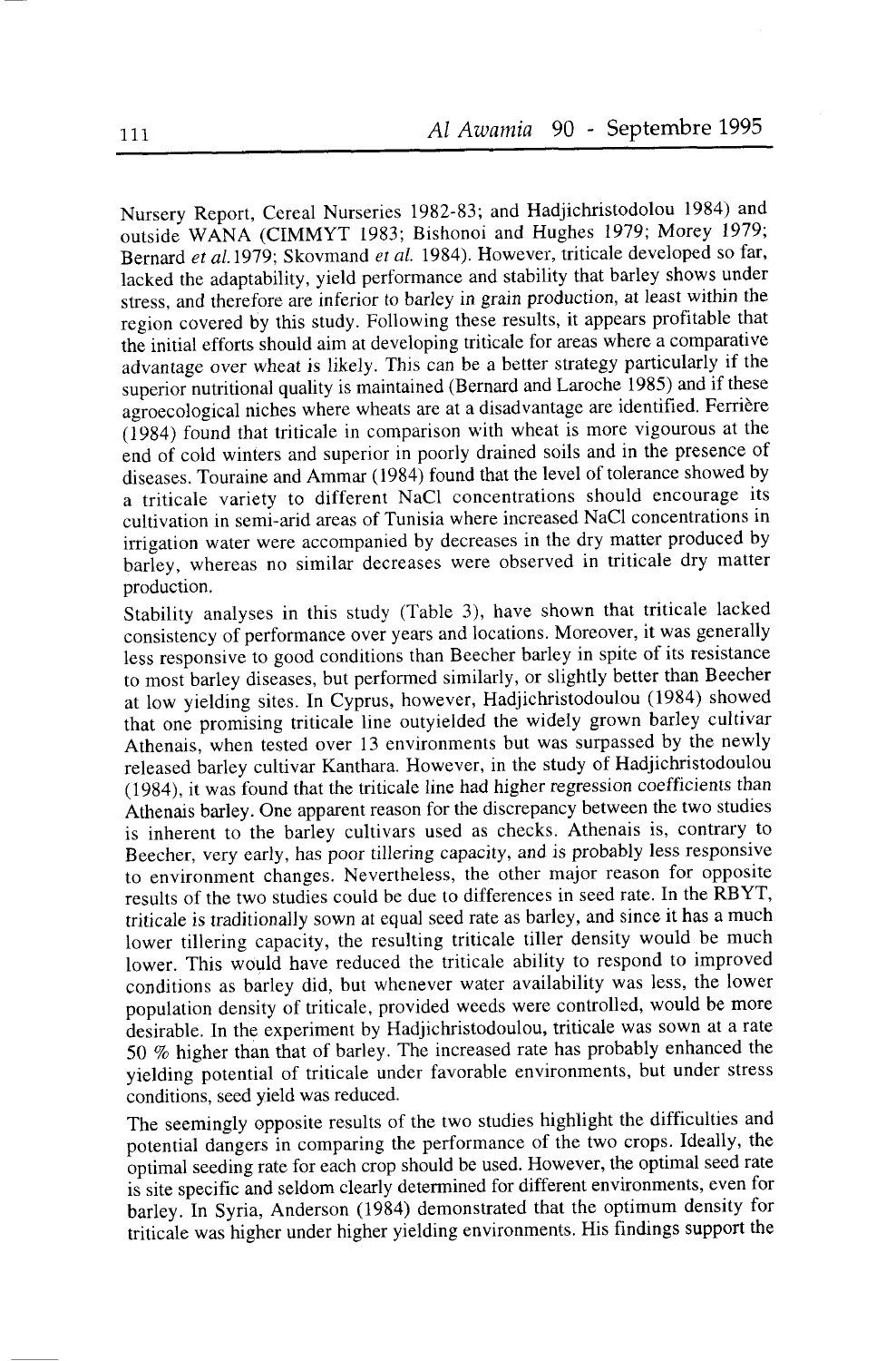results obtained in this study where Triticale performance was poor in the more favorable environments. In areas of Manitoba, Canada (Larter et al. 1971), and in Alabama, USA (Bishonoi 1980), optimum seed rates for triticale were necessarily higher than seed rates for wheat because of shrivelled seed. These results indicated that triticale should be planted at seed rates that assure equal plant population per unit areas as obtained by other competing cereals.

Finally, the authors wish to emphasize that this study constitutes only a preliminary attempt to investigate the potential of triticale to replace barley in some environments of the semi-arid areas of West-Asia and North-Africa, where with sheep raising, it is economically the only profitable crop available to farmers. Continued search for higher biomass producing and better quality feed should encourage identifying well defined areas where triticale could replace barley and contribute more to the welfare of farmers. This study did identify a number of sites where triticale outyielded the locally predominant barley for two or more seasons.

The authors do realize that there might be a bias against triticale in this study since only one or two triticale lines are included in the RBYT, whereas barley is represented by a wider spectrum of genotypes. However, this bias was reduced by comparing the same long term barley check and the higher yielding triticale line whenever the two are included. It is hoped that additional research comparing promising barley and triticale populations under appropriate agronomic practices be carried out in the dry areas, and similar studies looking into the profitability of triticale in comparison with wheat be undertaken. It is also hoped that selection efforts will improve rapidly seed density and harvest index, reduce plant height and increase tillering capacity of triticale. Zillinsky (1974) believes that further incremenls in grain yield of triticale are excepted from higher tillering capacity. Tillering in particular, is an important adjusting mechanism under erratic conditions; it is with earliness and seed filling a major difference between barley and triticale in dry areas.

## References

Anderson W.K. (1984). Plant populations for triticale in a Mediterranean environment. Field Crops Res. 8: 281-285.

Bernard M. et Laroche G. (1985). Le bel avenir du triticale. Bull. Tech. Inf. Serv. Agric. Vol.397-398 : 108-112.

Bernard M., Branlard M.J., Farouk El Tallaoui M., Laroche G., Bourdet A., et Feillet P. (1979). Caractéristiques qualitatives et quantitatives des protéines de triticales : étude des lignées sélectionnées en France. Int. Symp. Seed. Protein. Imp. in Cereals and Grain Legumes, 1978, Neuherberg Aut, Vienna, I.A.E.A., 2,237-259.

Bishonoi V.R. (1980). Effect of seeding rate and row spacing on forage production of triticale, wheat, and rye, Crop. Sci.20 : 107-108.

Bishonoi V.R. and Hugues J.L. (1979). Agronomic performance and protein content of fall planted triticale, wheat, and rye. Agron.  $J. 71$ : 358-360.

CIMMYT. (1983). p. 40-83, in CIMMYT review for 1982, Mexico.